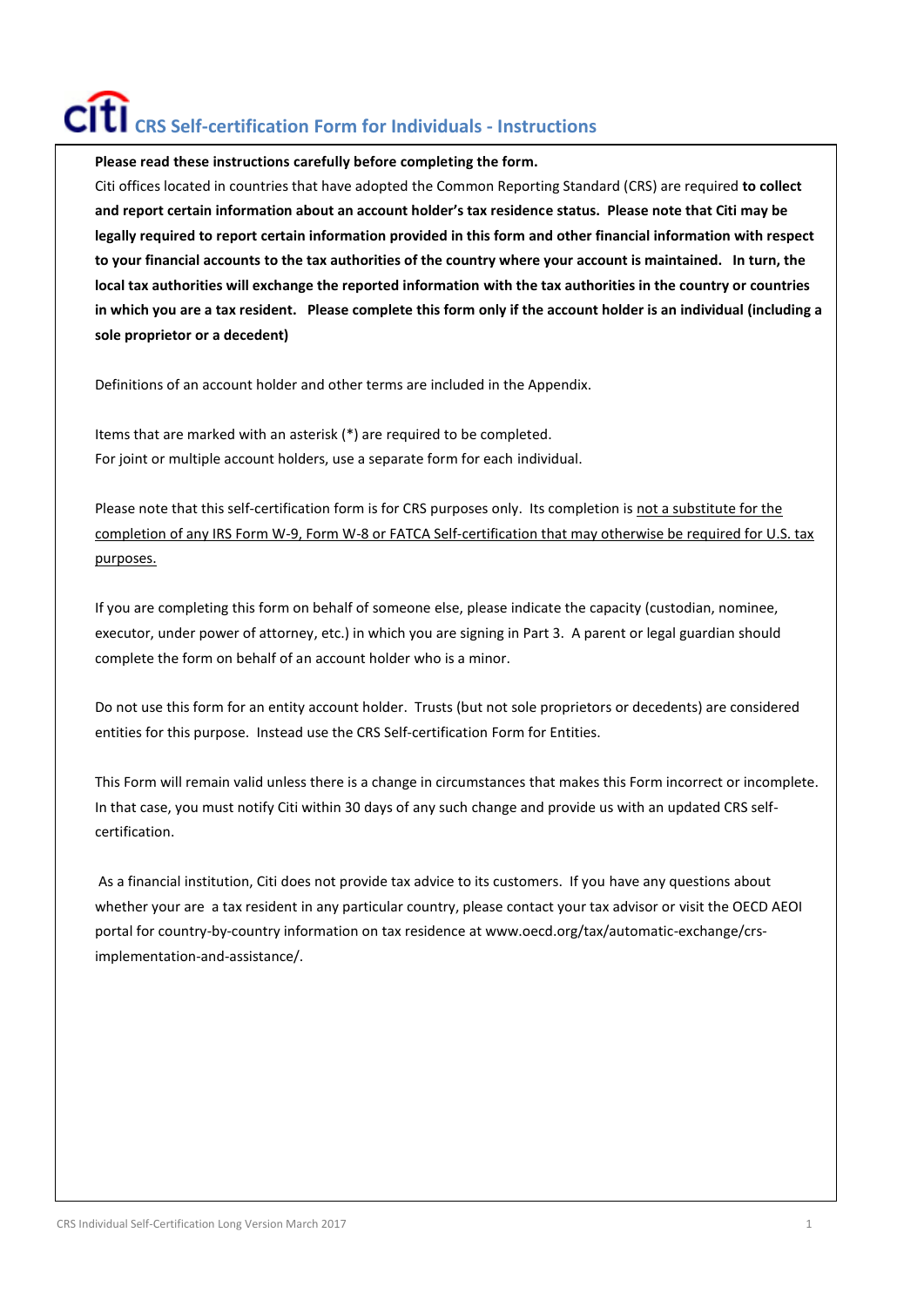# **CRS Self-certification Form for Individuals (Part 1)**

*(Please complete Parts 1-3 in BLOCK CAPITALS)*

| Part 1 - Identification of Individual Account Holder                                        |  |  |
|---------------------------------------------------------------------------------------------|--|--|
| A. Name of Account Holder:                                                                  |  |  |
| Family Name or Surname(s): *                                                                |  |  |
| Title:                                                                                      |  |  |
| First or Given Name: *                                                                      |  |  |
| Middle Name(s) or initial:                                                                  |  |  |
| Business Name of a sole proprietorship:                                                     |  |  |
| <b>B. Current Residence Address:</b>                                                        |  |  |
| Line 1 (e.g. House/Apt/Suite Name, Number, Street):*                                        |  |  |
| Line 2 (e.g. Town/City/Province/County/State):*                                             |  |  |
| Country:*                                                                                   |  |  |
| Postal Code/ZIP Code:*                                                                      |  |  |
| C. Mailing Address: (please only complete if different from the address shown in Section B) |  |  |
| Line 1 (e.g. House/Apt/Suite Name, Number, Street):                                         |  |  |
| Line 2 (e.g. Town/City/Province/County/State):                                              |  |  |
| Country:                                                                                    |  |  |
| Postal Code/ZIP Code:                                                                       |  |  |
| D. Date of Birth* (yyyy/mm/dd)                                                              |  |  |
| E. Place of Birth <sup>1</sup>                                                              |  |  |
| Town or City of Birth                                                                       |  |  |
|                                                                                             |  |  |

Country of Birth

 $1$ Complete section E (Place of birth) if required under the domestic law of the country where the account is maintained.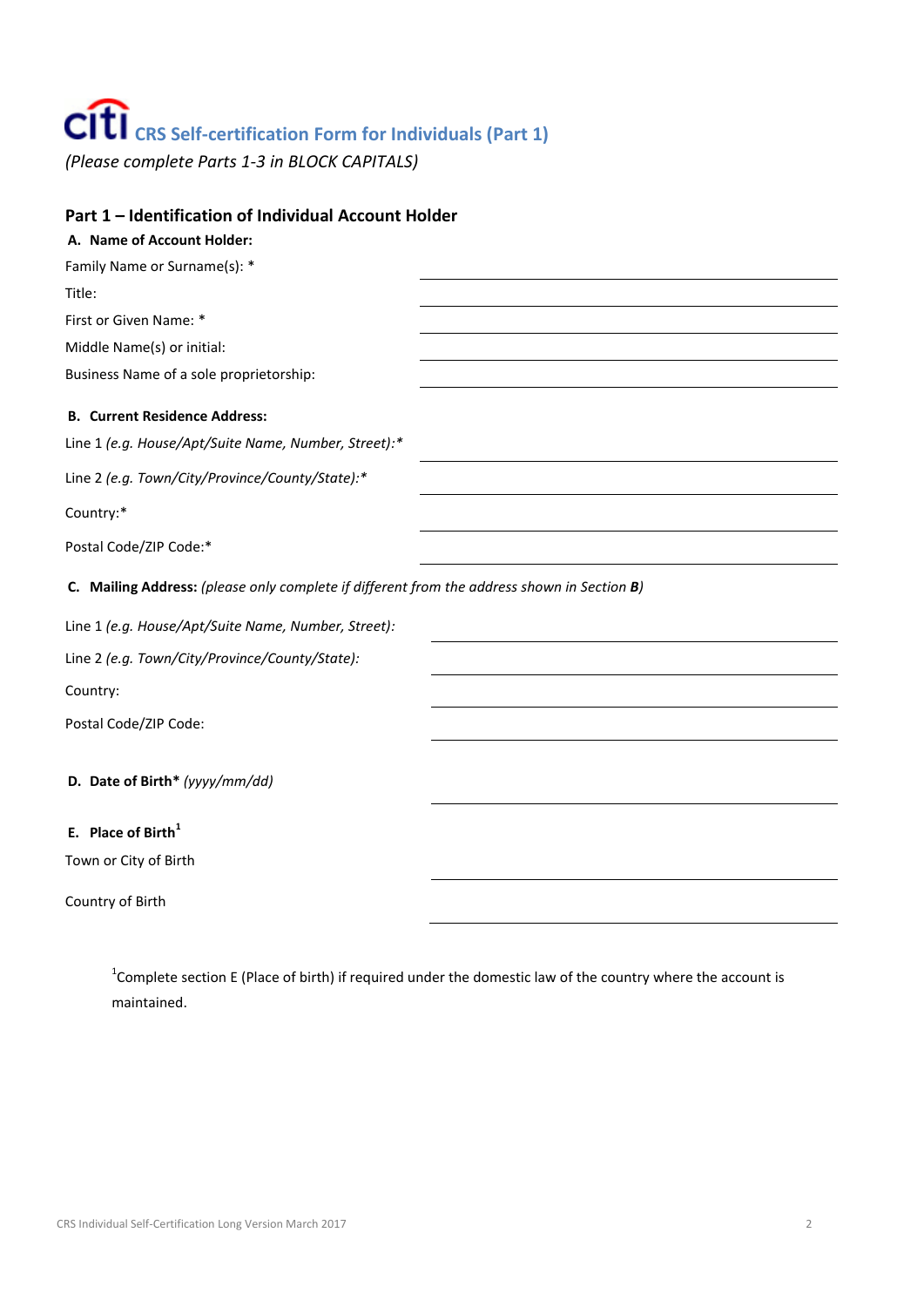### **CRS Self-certification Form for Individuals (Part 2)**

#### **Part 2 – Country of Tax Residence and related Taxpayer Identification Number (TIN) or equivalent\***

Please complete the following table indicating the Account Holder's tax residence country or countries (*i.e. where you are treated as a resident of the country for purposes of its income tax)* and the Account Holder's TIN (if any) for each country indicated. If the Account Holder is tax resident in more than three countries, please use a separate sheet.

If a TIN is unavailable please provide the appropriate reason **A, B** or **C as indicated below**:

*Reason A -* The country where the Account Holder is subject to income tax as a resident does not issue TINs *Reason B -* The Account Holder is otherwise unable to obtain a TIN *or equivalent number (Please explain why you are unable to obtain a TIN in the below table if you have selected this reason)*

*Reason C -* No TIN is required because the tax residence jurisdiction that issued the TIN does not require a Financial Institution to collect and report the TIN.

| <b>Country of tax residence</b> | TIN<br>(Taxpayer Identification Number) | If no TIN is shown,<br>enter Reason A, B or C |
|---------------------------------|-----------------------------------------|-----------------------------------------------|
|                                 |                                         |                                               |
|                                 |                                         |                                               |
|                                 |                                         |                                               |

*Please explain in the following boxes why you are unable to obtain a TIN if you selected Reason B above*.

| - |  |
|---|--|
|   |  |
|   |  |

 $\mathsf{r}$ 

 $\top$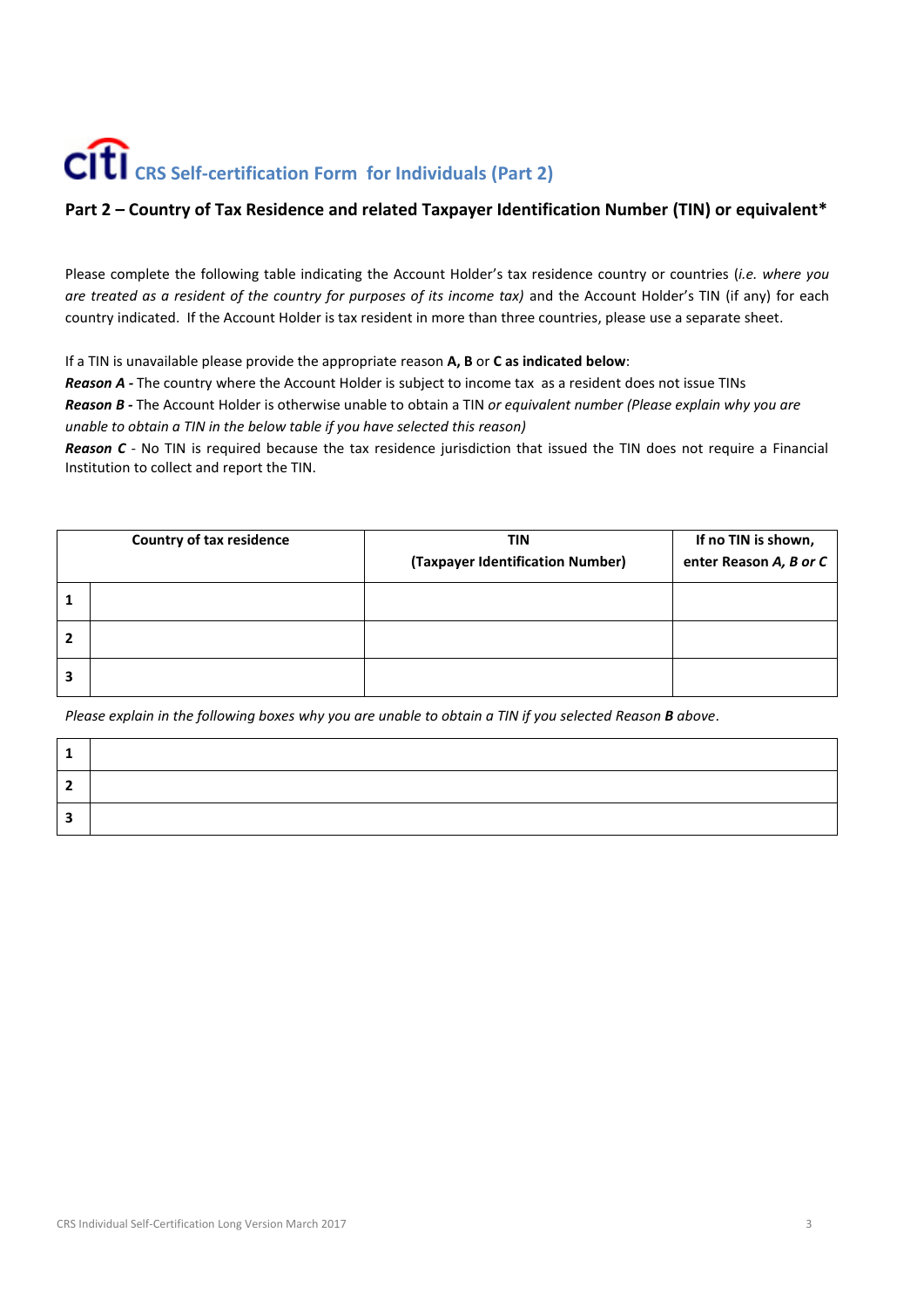#### **Part 3 – Declarations and Signature\***

1. I declare that all statements made in this declaration are, to the best of my knowledge and belief, correct and complete.

2. I acknowledge that the information provided on this Form regarding the Account Holder, as well as financial information (e.g., account balance or value, the amount of income or gross proceeds received) respecting the Financial Account(s) to which the Form is applied may be reported to the tax authorities of the country in which this/these account(s) is/are maintained and exchanged with tax authorities of another country or countries in which the Account Holder may be a tax resident pursuant to a legal agreement between the competent authorities of these countries on the automatic exchange information on Financial Accounts under the Common Reporting Standard (CRS).

3. I certify that I am the Account Holder (or am authorised to sign for the Account Holder) of all the account(s) to which this form relates

4. If there is a change in circumstances that affects the tax residence status of the Account Holder or causes the information contained herein to become incorrect or incomplete, I understand that I am obligated to inform Citi of the change in circumstances within 30 days of its occurrence and to provide a suitably updated CRS self-certification.

Signature: \*

(Signature as per Citibank's record)

Print name: \* \_\_\_\_\_\_\_\_\_\_\_\_\_\_\_\_\_\_\_\_\_\_\_\_\_\_\_\_\_\_\_\_\_\_\_\_\_\_\_\_\_\_\_\_\_\_\_\_

Date:\* \_\_\_\_\_\_\_\_\_\_\_\_\_\_\_\_\_\_\_\_\_\_\_\_\_\_\_\_\_\_\_\_\_\_\_\_\_\_\_\_\_\_\_\_\_\_\_\_

**Note**: If you are not the Account Holder but are signing this form on behalf of the Account Holder, please indicate the capacity in which you are signing the form (e.g., power of attorney, executor or administrator, parent or guardian) and provide any required documentation of your authority.

Capacity: (\*If applicable)